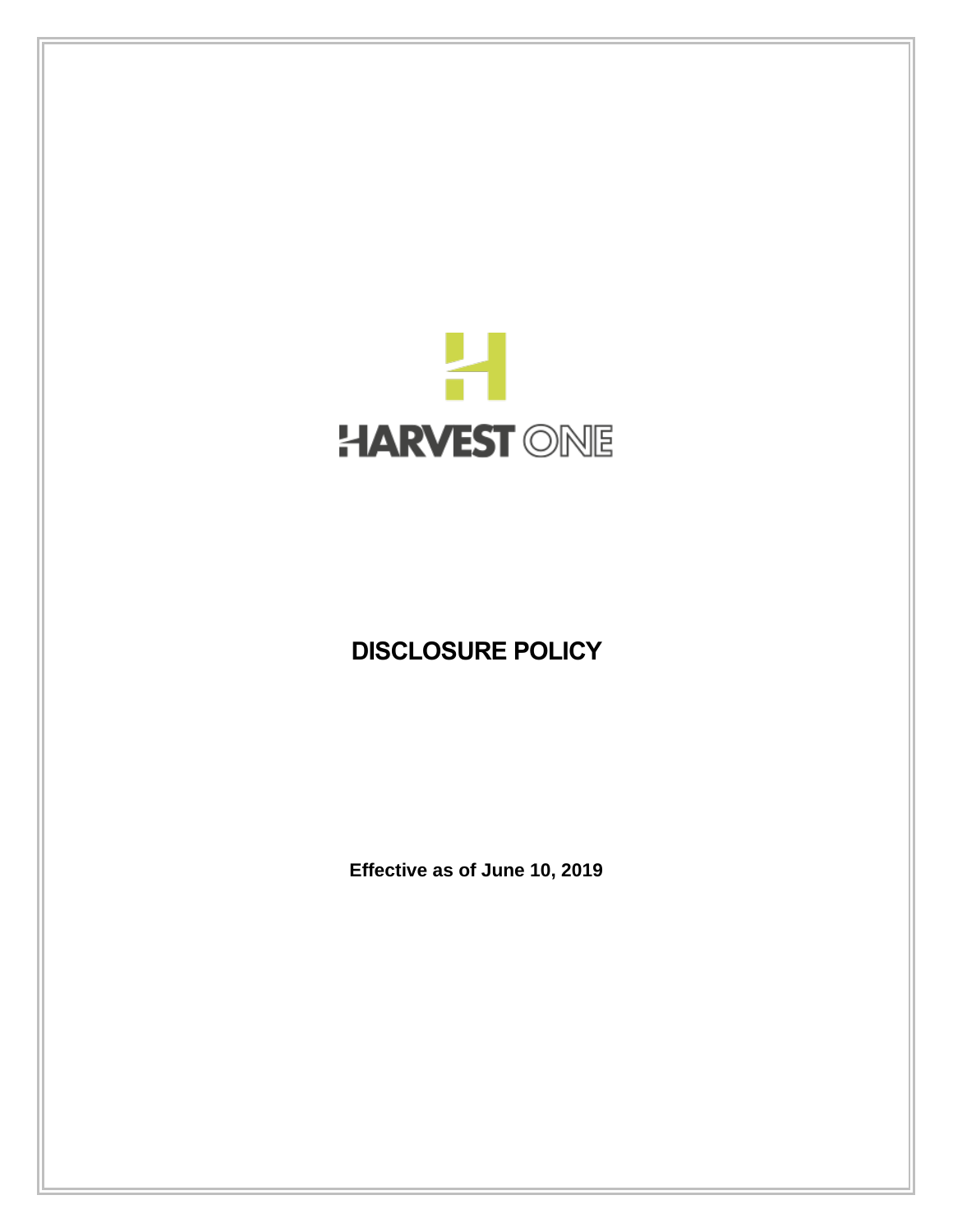# **HARVEST ONE CANNABIS INC.**

# **DISCLOSURE POLICY**

#### **INTRODUCTION**

Harvest One Cannabis Inc. (the "Company") is committed to a policy of full, true and plain public disclosure of all material information in a timely manner, in order to keep shareholders and all members of the investing public equally informed about the Company's operations.

This policy is intended to assist the Company in fulfilling its obligations to ensure that all information relevant and material to shareholders and the market is disclosed in a timely manner, while protecting the Company's commercially sensitive information. In doing so, it ensures the Company complies with disclosure obligations under applicable securities legislation and the policies of the stock exchange(s) on which the Company's securities are listed (collectively, "Applicable Law").

#### **OBJECTIVES**

The objectives of this policy are to ensure that:

- the Company complies with its timely disclosure obligations as required under Applicable Law;
- communications to the investing public about the Company are timely, factual and accurate and broadly disseminated in accordance with Applicable Law;
- the Company prevents the selective disclosure of material information;
- documents released by the Company or public statements made by a person with actual, implied or apparent authority to speak on behalf of the Company that relates to the business and affairs of the Company do not contain misstatements; and
- all persons to whom this policy applies understand their obligations to preserve the confidentiality of undisclosed material information.

## **APPLICATION OF THE POLICY**

This policy extends to all directors, officers and employees with access to undisclosed material information and authorized spokespersons of the Company and its subsidiaries and all other persons involved in business with the Company and its subsidiaries who, by virtue of such relationships, have access to undisclosed material information. This policy also covers disclosure in documents filed with securities regulators and written statements made in the Company's annual and quarterly reports, news releases, letters to shareholders, presentations and information contained on the Company's website, social media and other electronic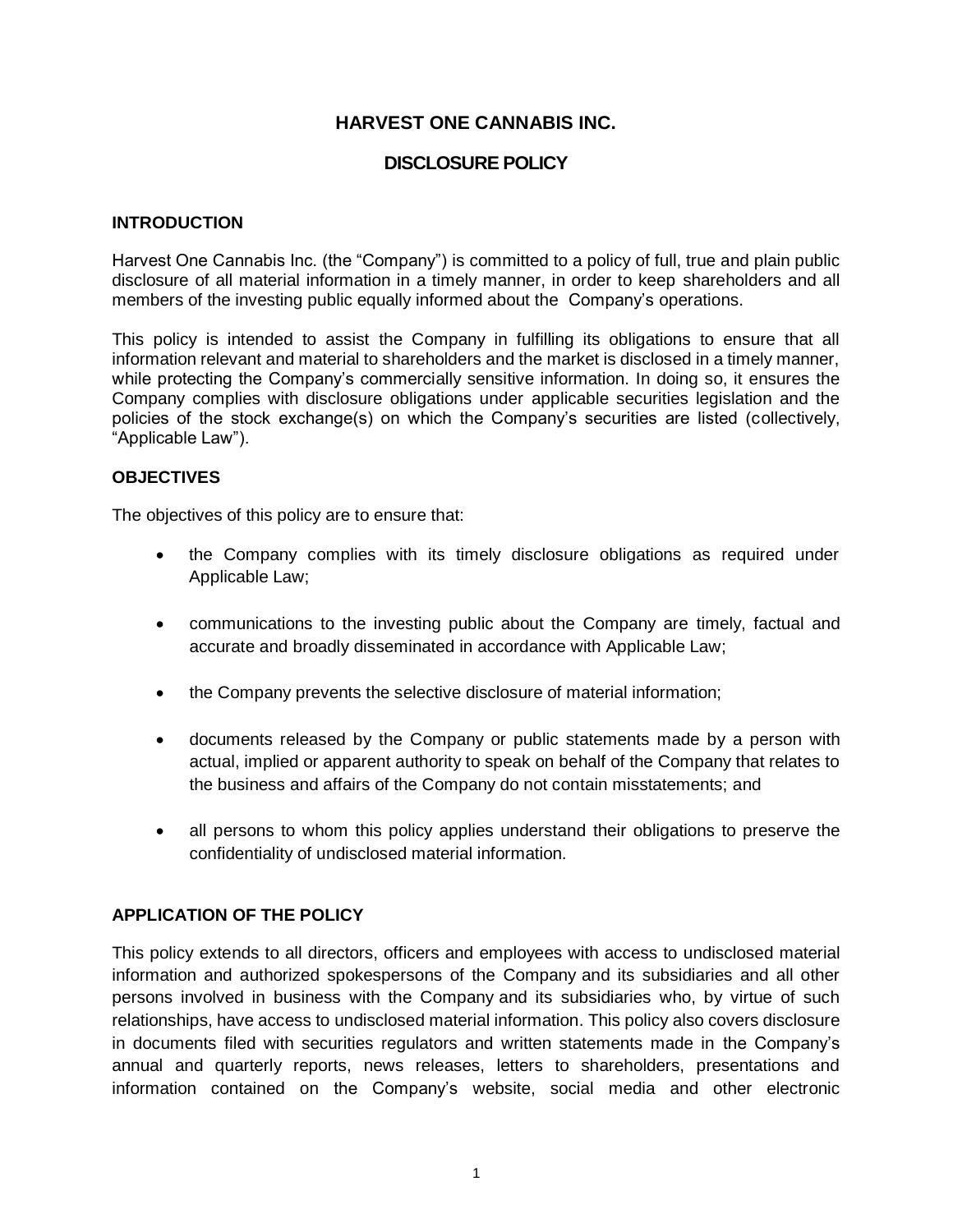communications. It extends to oral statements made in meetings and telephone conversations with analysts, investors, potential investors and other third parties, and interviews with the media as well as presentations, speeches, press conferences, conference calls and webcasts.

# **DISCLOSURE COMMITTEE**

The Company has established a Disclosure Committee to oversee the implementation of this policy and to monitor its effectiveness. The Disclosure Committee consists of the Chief Executive Officer ("CEO"), Chief Financial Officer ("CFO"), Chief Operating Officer ("COO"), and the Company employee holding the most senior investor relations position. The Disclosure Committee must be kept informed of all significant Company developments in order to evaluate and discuss those events to determine the appropriateness and timing for public release of information. If it is deemed that material information should remain confidential, the Disclosure Committee will determine how that information will be controlled and, if required, disclosed to the regulators on a confidential basis.

The Disclosure Committee will assess the materiality of information regarding the Company and will determine when developments justify public disclosure, including the filing of a material change report with the appropriate securities regulators.

The Disclosure Committee will report to the board of directors of the Company (the "Board") concerning any issues it believes require further discussion on principles of disclosure as and when they arise.

# **DESIGNATED SPOKESPERSONS**

The Company designates a limited number of spokespersons responsible for communication with the investment community, regulators or the media. The CEO, the CFO, the COO, the Company employee specifically employed in a senior investor relations position, and any person specifically delegated by the CEO, shall be the "Designated Spokespersons" for the Company. Spokespersons for any subsidiary of the Company shall be designated by the CEO. These individuals will be briefed on appropriate responses to market rumours and leading questions.

**Directors, officers, employees and consultants who are not authorized spokespersons must not respond to inquiries from the investment community, the media, regulatory authorities, securities professionals (including analysts), or others,** unless specifically authorized by one of the Designated Spokespersons. Any inquiries must be referred immediately to a Designated Spokesperson.

Any spokesperson of the Company, whether authorized or not, who makes a public oral statement that contains a misrepresentation, could be sued. In addition, the Company and each of its directors and officers may also be sued as a result of a spokesperson making a public statement containing a misrepresentation.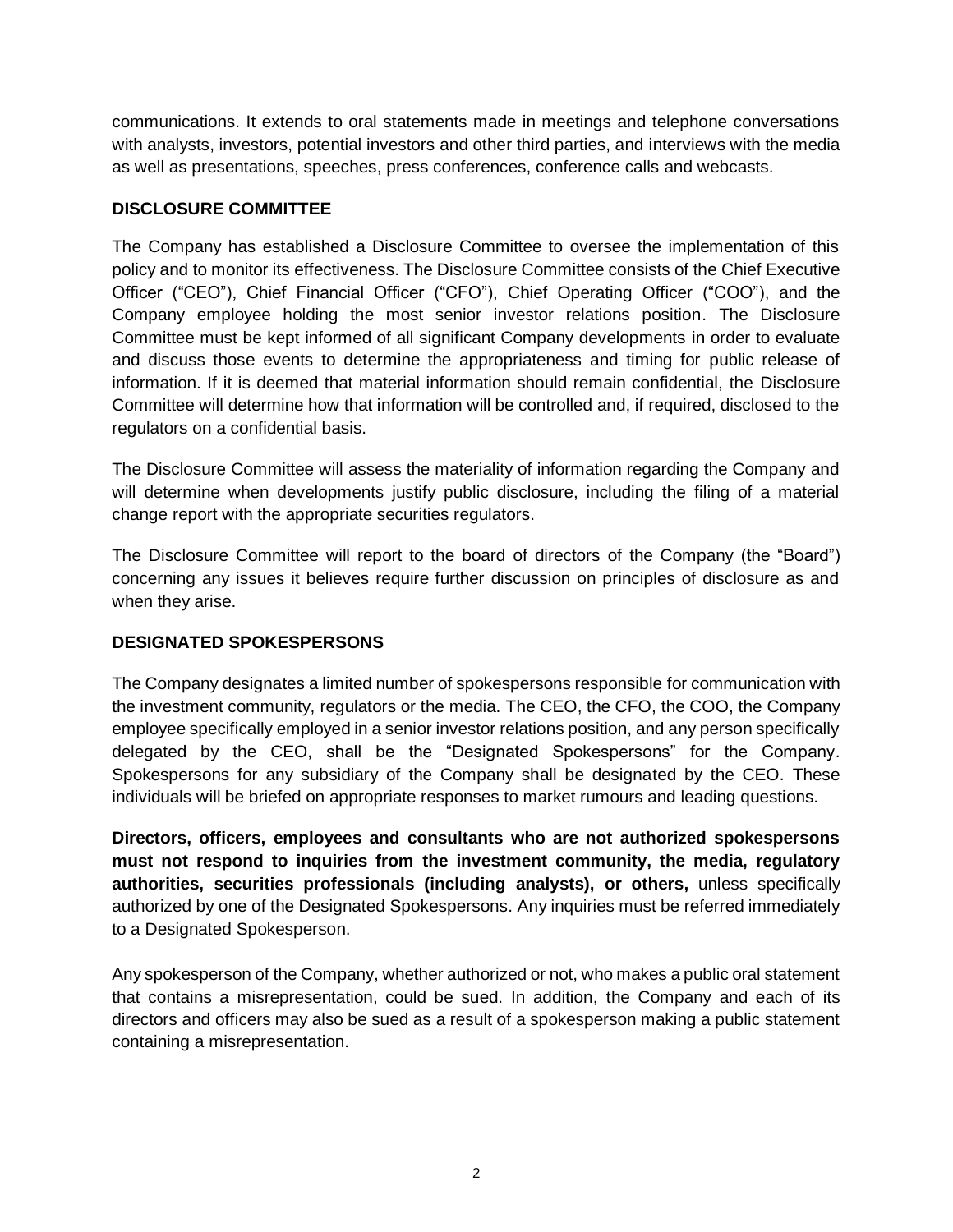## **MATERIAL INFORMATION**

Material information includes both material facts and material changes.

A **material fact** means any fact, where used in relation to securities issued or proposed to be issued, that significantly affects, or would reasonably be expected to have a significant effect on, the market price or value of such securities.

A **material change** is a change in the business, operations or capital of the Company that would reasonably be expected to have a significant effect on the market price or value of any of the securities of the Company. It also includes a decision to implement such change made by the Board or by senior management of the Company who believe that confirmation of the decision by the Board is probable.

Securities law and securities commission and stock exchange policies require immediate disclosure of all material information through news media. There is no bright-line test or other standard for determining materiality of information. The Disclosure Committee will exercise its judgment in making materiality determinations regarding the Company. When assessing whether any particular matter should be disclosed, the Disclosure Committee will look at a number of factors including the nature of the information itself, whether the information could influence the investing decisions of an investor or prospective investor, whether it would reasonably be expected to have a significant effect on the market price or value of any of the securities of the Company, or precedents or practices associated with disclosure of similar information or events. Examples of information that could be material are set out in the attached Appendix A.

## **PRINCIPLES OF DISCLOSURE OF MATERIAL INFORMATION**

In complying with requirements to disclose as soon as practicable all material information under applicable securities laws and stock exchange rules, the Company will adhere to the following basic disclosure principles:

- Material information will be publicly disclosed as soon as practicable through news release. When required, the Company will notify any stock exchange on which the Company's securities are listed (or its designate) prior to the public disclosure in accordance with Applicable Law.
- Material changes in the business and affairs of the Company shall be described in a material change report, which shall be filed with the applicable Canadian securities regulators as soon as practical and in any event no later than ten (10) days after the material change occurs.
- In the event of a material change which the Disclosure Committee has determined should remain confidential, a confidential material change report shall be filed. See *Confidential Material Information* below.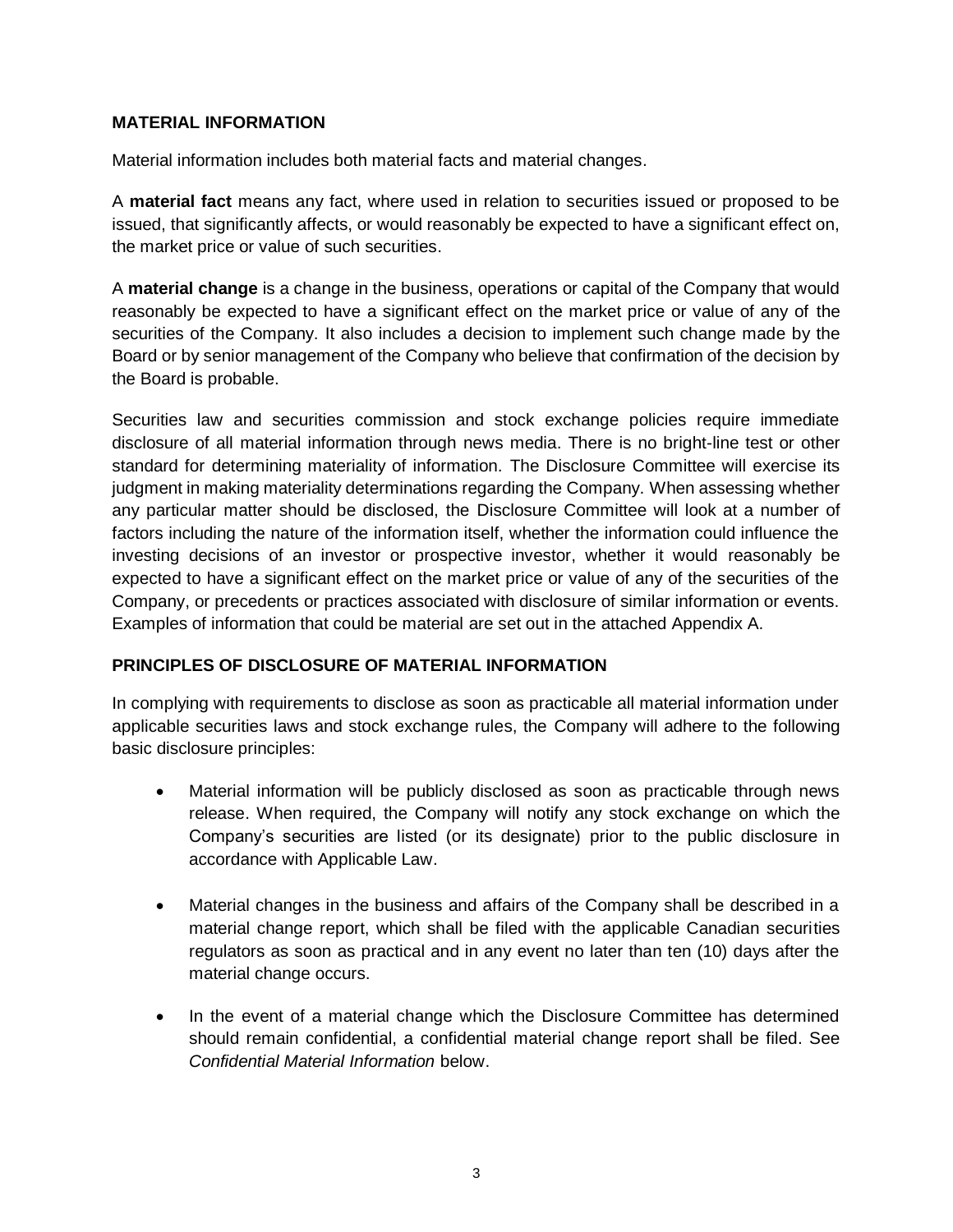- Disclosure must be made in terms that can be clearly understood by the average person and should include a full description of the material information, how it positively or negatively impacts the Company and any information the omission of which would make the rest of the disclosure misleading.
- Unfavourable material information must be disclosed as promptly and completely as favourable material information.
- Previously undisclosed material information may be shared confidentially with those in a "special relationship" with the Company, including third parties who are bound by an agreement of confidentiality and an obligation to not make use of such information in trading in securities where such third party has a need to know such information to perform a service or duty, such as legal advice, financial services or extension of credit.
- Previously undisclosed material information must not be disclosed to selected individuals, for example, in an interview with an analyst or in a telephone conversation with an investor.
- If previously undisclosed material information has been inadvertently disclosed selectively to individuals not bound by an express confidentiality obligation, such information must be broadly disclosed as soon as practicable via news release.
- Disclosure only on the Company's website, in financial statements, management's discussion and analysis or through social media, or any combination of the foregoing, does not constitute adequate disclosure of material non-public information which can only be properly and fully disclosed in a news release.
- Disclosure must be corrected as soon as practicable if the Company subsequently learns that earlier disclosure by the Company contained a material error at the time it was given.
- Everyone to whom this policy applies who becomes aware of information that appears to be material shall immediately disclose that information to the Disclosure Committee.

# **CONFIDENTIAL MATERIAL INFORMATION**

The Disclosure Committee may delay public disclosure of material information if it determines that immediate release would be unduly detrimental to the Company's interests (for example, if it would prejudice negotiations in a corporate transaction). In these circumstances:

**•** Confidential Material Change Reports - The Disclosure Committee will cause the Company to file a confidential material change report with securities regulators in the event of a material change, explaining the reasons why the report must be kept confidential, and will periodically (at least every 10 days) review its decision.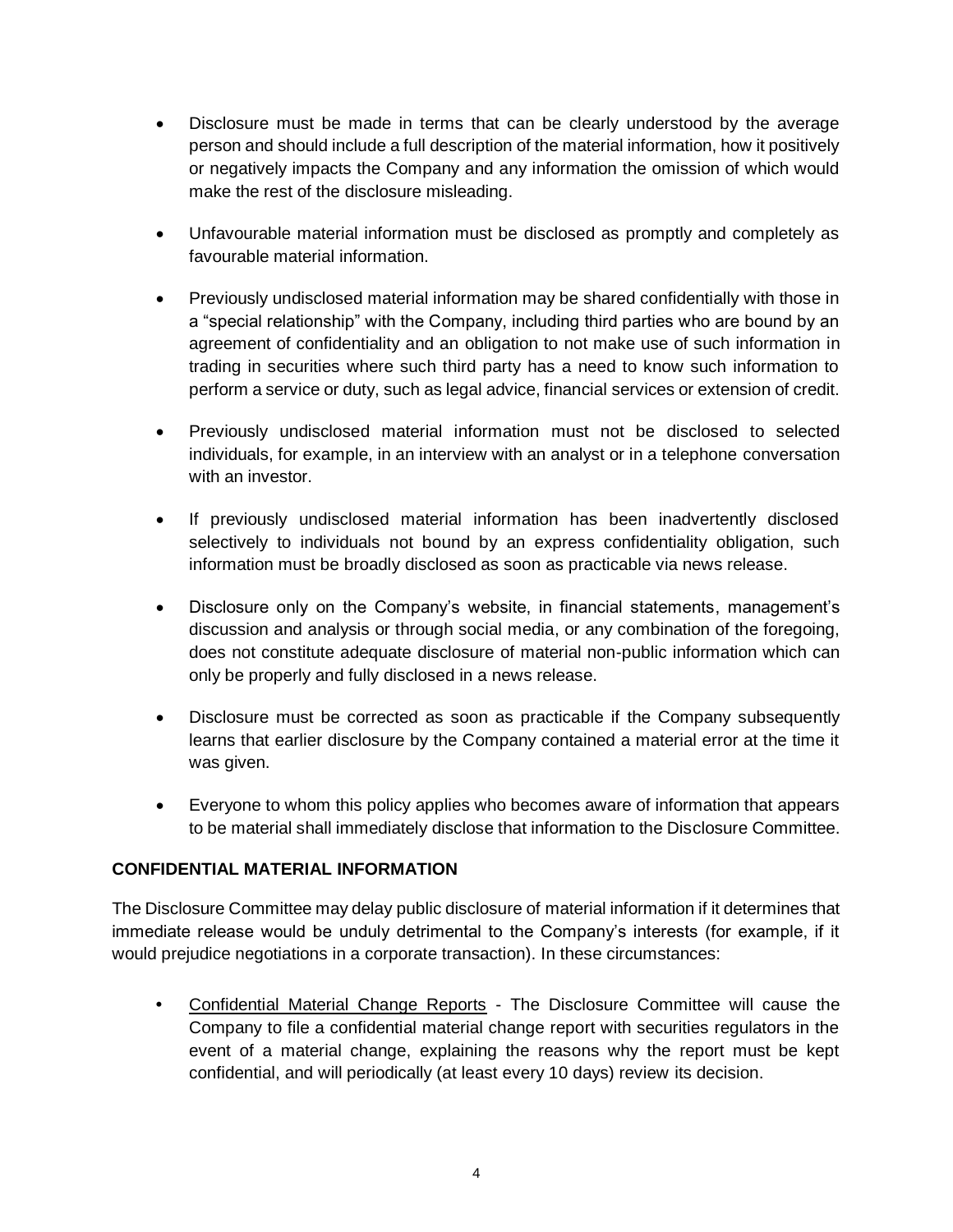- **•** Complete Confidentiality Maintained All persons with knowledge of confidential information must maintain complete confidentiality and must not disclose the information to any other person, except in the necessary course of business.
- **•** Disclosure As soon as the basis for confidentiality ceases to exist, or information is inadvertently disclosed or is leaked, or otherwise becomes publicly known, the confidential material information will be generally disclosed immediately by news release.

## **ISSUING NEWS RELEASES**

All news releases must be reviewed and approved by the Disclosure Committee prior to release. If the Disclosure Committee determines that a development is material, the news release will be sent to the Board for approval.

Annual and interim financial results will be publicly released as scheduled to meet regulatory and stock exchange requirements, following Audit Committee and Board approval of the financial statements. Summary earnings news releases, if issued, will be reviewed and approved by the Board prior to release.

The market surveillance division of the Investment Industry Regulatory Organization of Canada ("IIROC") must be advised of any news release that contains material information and the proposed method and timing of dissemination. If a news release is to be released during regular business hours, such news release shall be submitted to IIROC for approval. The market surveillance division may provide comments or direction regarding the content or timing of the release (during or after market hours) and whether there should be a trading halt.

News releases will be disseminated through an approved news wire service that provides simultaneous national and/or international distribution and will be broadly distributed in accordance with the wire services standard distribution protocols.

News releases will be filed on SEDAR and posted on the Company's website promptly upon dissemination. If the subject of a news release is a material change for the Company, a material change report will also be filed with applicable securities regulators as soon as practicable, but in any event within 10 days of the issue of the news release.

## **MAINTAINING CONFIDENTIALITY**

All material information about the Company and its affiliates that has not been generally disclosed by news release must be kept strictly confidential in accordance with this policy.

It is often difficult to tell whether information is material information, or when a development (such as a proposed transaction) will mature into material information. **Accordingly, all information relating to the Company and its affiliates that has not been publicly disclosed by the**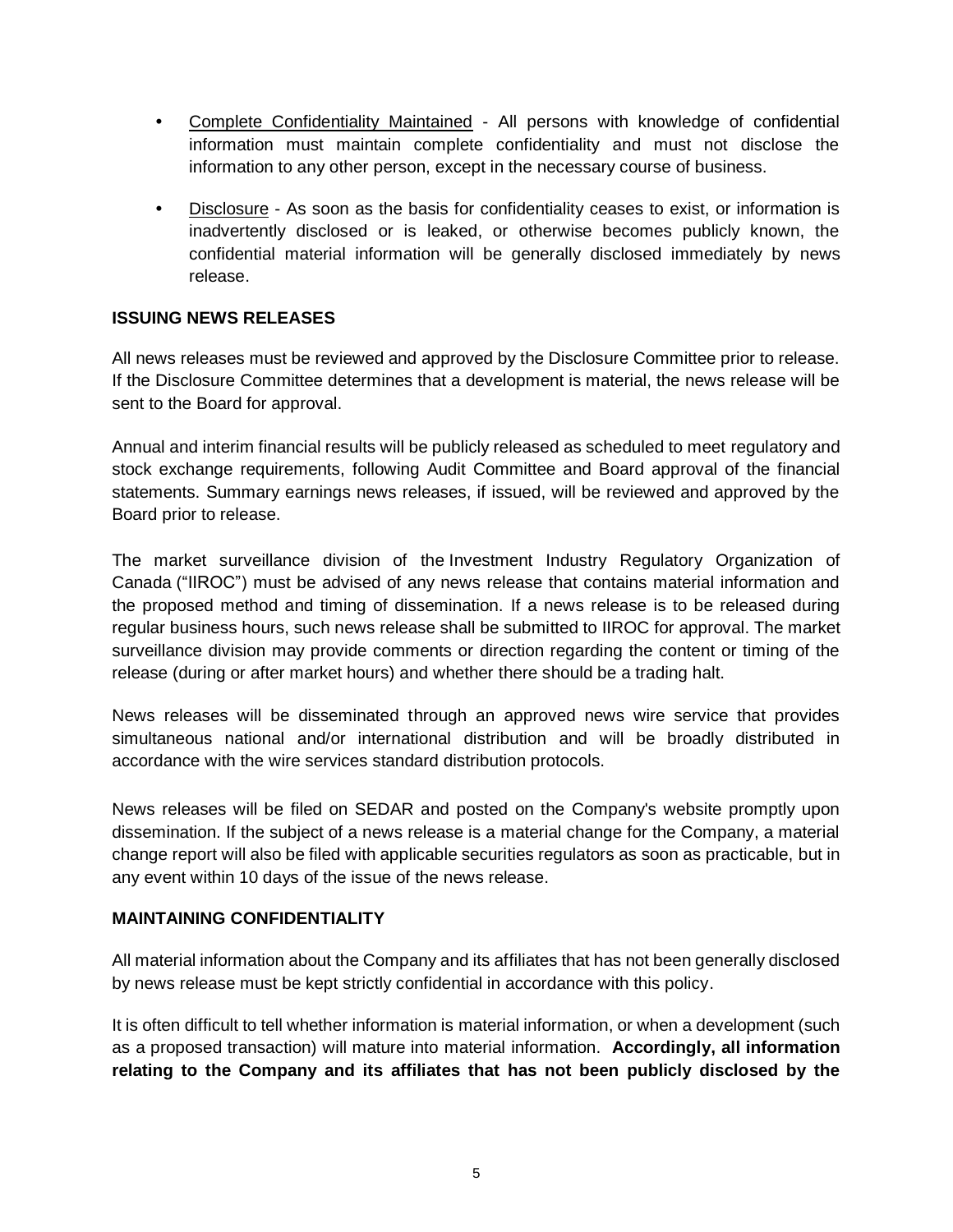# **Company must be treated as confidential material information**.

Every effort shall be made to limit access to such confidential information to only those who need to know the information, and such persons shall be advised that the information is to be kept confidential.

Outside parties who receive or are privy to undisclosed confidential information in the course of conducting business with the Company must confirm their commitment to non-disclosure in a written confidentiality agreement.

Directors, officers, employees and consultants of the Company are expected to observe the following:

- Material information should not be discussed with anyone, except in the necessary course of business on a strict need-to-know basis.
- Confidential matters should not be discussed in places where the discussion may be overheard.
- Documents and files containing confidential information should be kept in a safe place with restricted access and should not be read or displayed in public places or discarded where they can be retrieved.
- Transmission of documents by email or other electronic means should be made only where it is reasonable to assume that transmission can be made and received under secure conditions.
- Documents containing confidential information should be promptly removed from conference rooms and work areas after meetings have concluded and extra copies of confidential documents should be destroyed.
- Confidential information about the Company should not be posted on the Internet. All personnel engaging in social media activities should refer to the Company's Social Media Policy for specific direction.

# **CONTACT WITH ANALYSTS, INVESTORS AND THE MEDIA**

Disclosure in individual or group meetings does not constitute adequate disclosure of information that is considered material undisclosed information. If the Company intends to announce material information at an analyst or shareholder meeting or a news conference or conference call, the announcement must be preceded by a news release.

The Company recognizes that meetings with analysts and significant investors are an important element of the Company's investor relations program. The Company will meet with analysts and investors on an individual or small group basis as needed and will initiate contacts or respond to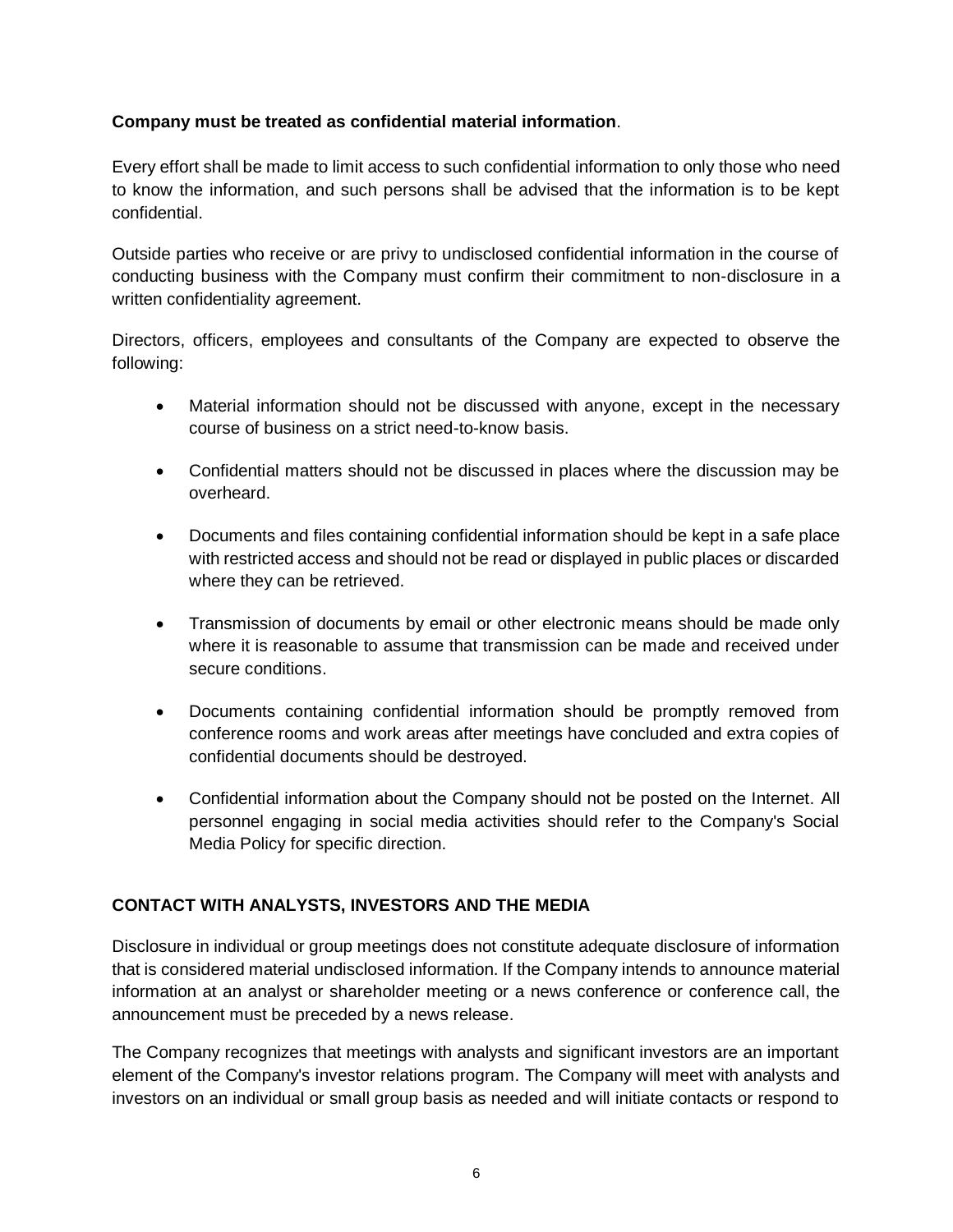analyst and investor calls in a timely, consistent and accurate fashion in accordance with this disclosure policy.

The Company will provide only non-material information through individual and group meetings, in addition to regular publicly disclosed information, recognizing that an analyst or investor may misprint this information. The Company cannot alter the materiality of information by breaking down the information into smaller, non-material components.

# **ANALYST REPORTS AND MODELS**

The Company may be asked to review analysts' draft research reports or models. The Company will review the report or model for the purpose of pointing out errors of fact based on publicly disclosed information. The Company will limit its comments in responding to such inquiries to nonmaterial information. The Company will not confirm, or attempt to influence, an analyst's opinions or conclusions.

Analyst reports are proprietary products of the analyst's firm. Accordingly, the Company should not post such information on its website. The Company may post on its website a complete list, regardless of the recommendation, of all the investment firms and analysts who are known to provide research coverage on the Company. If provided, such list will not include links to the analysts' or any other third party websites or publications.

## **QUIET PERIODS**

To avoid the potential for selective disclosure or the appearance of selective disclosure, the Company will observe quiet periods prior to quarterly and annual earnings announcements, and when a material change is pending.

The quarterly quiet period, if applicable, may commence ten (10) business days prior to the date on which the Company discloses its annual or quarterly financial results (the "Disclosure Date"), as determined by the Disclosure Committee, and end at the close of business on the second trading day following the Disclosure Date. During a quiet period, the Company will not initiate or participate in any meetings or telephone contacts with analysts, investors or the media and no earnings guidance will be provided to anyone. Communications will be limited to responding to inquiries concerning material information that has been generally disclosed or non-material information. If the Company is invited to participate in investment meetings or conferences organized by others during a quiet period, the Disclosure Committee may determine, on a caseby-case basis, if it is advisable to accept those invitations. If accepted, extreme caution must be exercised to avoid selective disclosure of any material information not yet publicly disclosed.

# **RUMOURS**

The Company's policy is not to comment on market rumours (including rumours present online). The Company's Authorized Spokespersons will consistently respond: **"It is our policy not to comment on market rumours or speculation."**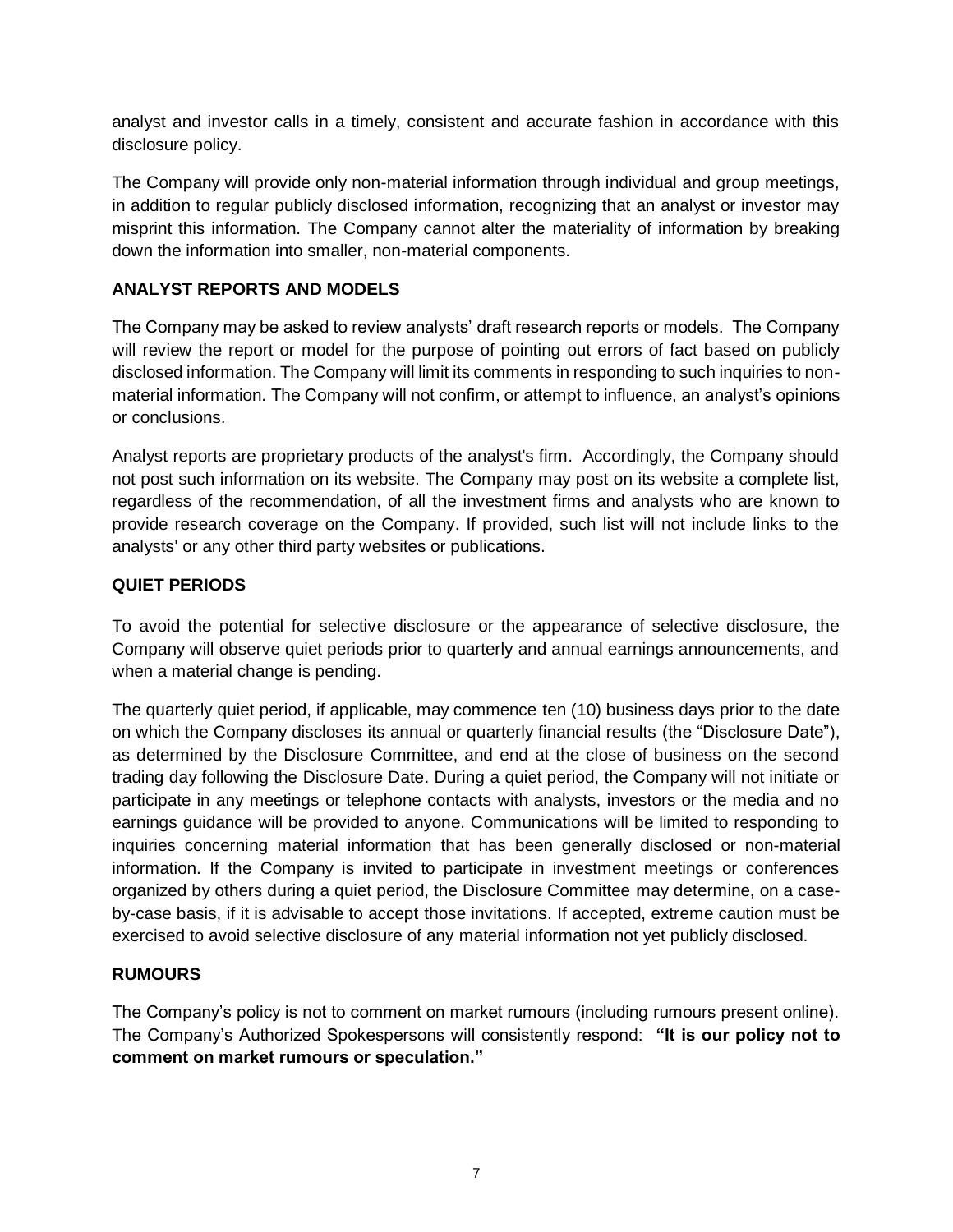If any securities regulatory authority or any stock exchange on which the Company's securities are listed asks the Company to make a clarifying statement in response to a rumour, the Disclosure Committee will consider the matter and decide whether to make a definitive statement.

# **ELECTRONIC COMMUNICATIONS**

This policy also applies to electronic communications. Accordingly, those responsible for written and oral public disclosures shall also be responsible for electronic communications.

- The Director of Investor Relations is responsible for updating the investor relations section of the Company's website and is responsible for monitoring all Company information placed on the website to ensure that it is accurate, complete, up to date and in compliance with relevant securities laws. All documents filed by the Company on SEDAR should be concurrently posted to the Company's website.
- The Director of Investor Relations must approve all links from the Company website to a third party website. The Company's website will include a disclaimer notice that advises the reader that the Company is not responsible for the contents of the other site.
- Disclosure on the Company's website alone or disseminating it through social media networks (for example blogs, Twitter, YouTube, SlideShare, Facebook, or LinkedIn) does not constitute adequate disclosure of information that is considered material non-public information. Any disclosures of material information on the Company's website will be preceded by the issuance of a news release.
- Investor relations material shall be contained within a separate section of the Company's website and shall include a notice that advises the reader that the information posted was accurate at the time of posting, but may be superseded by subsequent disclosures. All data posted to the website, including text and audiovisual material, shall show the date such material was issued. Any material changes in information must be updated promptly.
- The Director of Investor Relations shall also be responsible for responses to electronic inquiries. Only public information or information which could otherwise be disclosed in accordance with this policy shall be utilized in responding to electronic inquiries.
- The following information shall be included in the Investors Relations section of the website:
	- a link to all public information that has been filed with the Canadian securities regulatory authorities on SEDAR; and
	- **E** all information that is given to analysts, institutional investors and other market professionals, such as fact sheets, fact books, slides of investor presentations and material distributed at analyst and industry conferences.
- No media articles pertaining to the business and affairs of the Company shall be posted on the Company's website.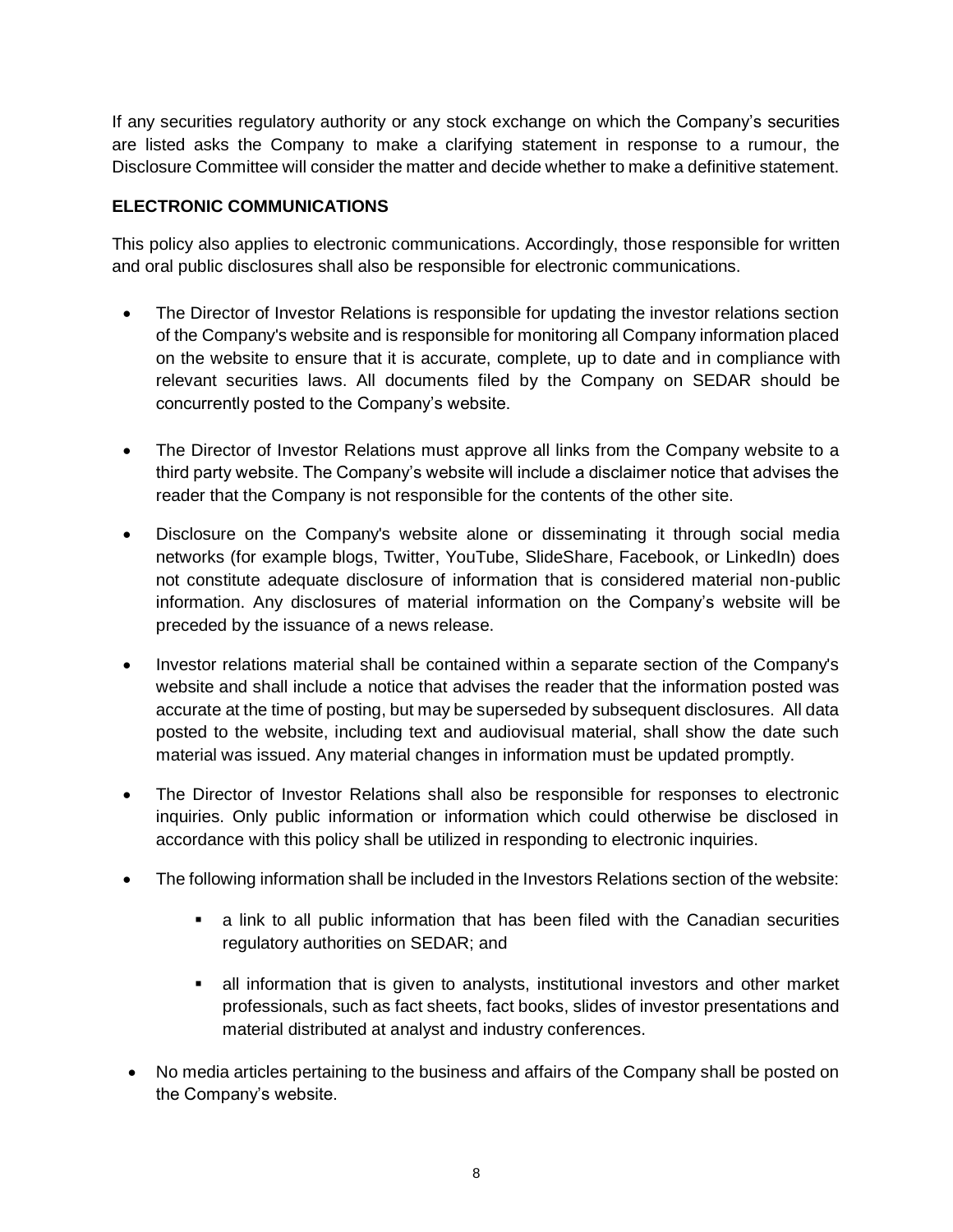- No analyst reports shall be posted on the website, nor elsewhere using social media.
- In accordance with this Disclosure Policy, directors, officers and employees (other than Designated Spokespersons) are prohibited from participating in internet or social media discussions or blogging on matters pertaining to the Company's activities or its securities. Directors, officers and other employees who encounter a discussion pertaining to the Company that may be Material Information in such forums should advise the Disclosure Committee immediately.

# **FORWARD-LOOKING INFORMATION**

Forward-looking information is disclosure regarding possible events, conditions or financial performance that is based on assumptions about future economic conditions and courses of action. It includes future oriented financial information with respect to prospective financial performance, financial position or cash flows that is presented as a forecast or a projection. Forward-looking information also includes information relating to expected revenues, net income or profit, earnings per share, expenditure levels and other information commonly referred to as "earnings guidance."

The Company may elect to discuss forward-looking information (such as guidance on revenues, earnings, or results) in disclosure documents filed by the Company, news releases, conference calls or presentations. All forward-looking information shall be disclosed, updated and withdrawn in compliance with all applicable securities laws and regulations.

Documents containing forward-looking information shall contain, proximate to the forward-looking information:

- (a) a statement that the information is forward-looking information;
- (b) a statement that cautions that actual results may vary from the forward-looking information and that identifies material risk factors that could cause actual results to differ materially from the forward-looking information;
- (c) a statement explaining the material factors or assumptions that were used to develop the forward-looking information; and
- (d) a statement that disclaims the Company's intention or obligation to update or revise the forward-looking information, whether as a result of new information, future events or otherwise.

At the beginning of any conference call or presentation, a Spokesperson shall make a statement that forward-looking information may be discussed. This shall include appropriate cautionary language or references to cautionary statements contained in publicly available documents containing the assumptions, sensitivities and a full discussion of the risks and uncertainties.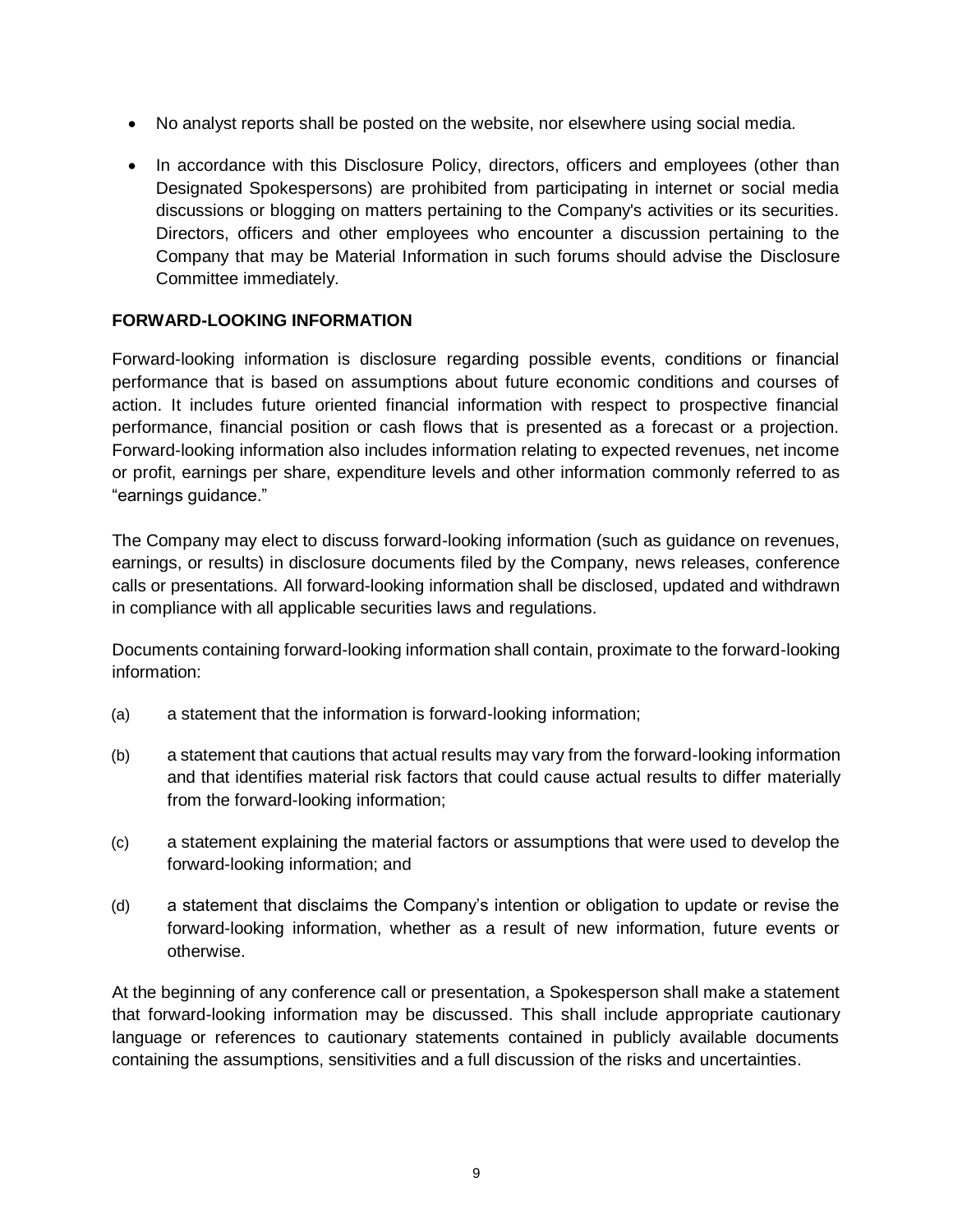## **COMMUNICATION AND ENFORCEMENT**

This policy will be distributed to all directors, officers and employees of the Company and its subsidiaries. All directors, officers, employees and consultants of the Company and its subsidiaries, and all authorized spokespersons, will be advised of its importance. The Company will communicate any changes to this policy.

Any director, officer or employee who violates this Disclosure Policy may face disciplinary action up to and including termination of their employment with the Company without notice. The violation of this Disclosure Policy may also violate certain securities laws. If it appears that a director, officer or employee may have violated such securities laws, the Company may refer the matter to the appropriate regulatory authorities, which could lead to fines or other penalties.

## **CERTIFICATION**

All directors, officers and employees must sign the Disclosure Policy Acknowledgement attached as Appendix B, attesting that they have read and understand this policy and that they agree to comply with its terms.

## **QUERIES**

All questions about this policy should be directed to a member of the Disclosure Committee.

Last reviewed and approved by the Board on June 10, 2019.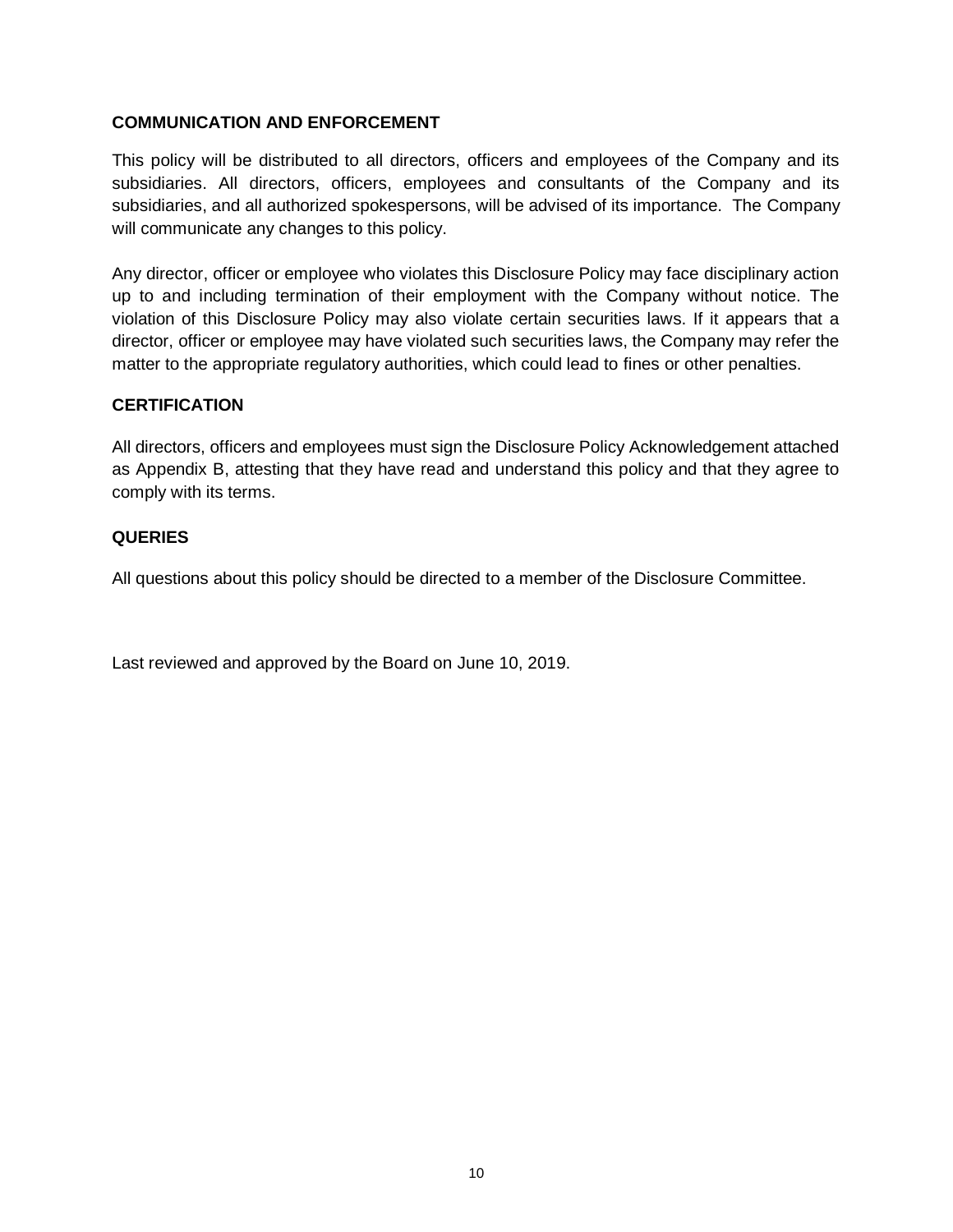# **APPENDIX A**

## **EXAMPLES OF POTENTIALLY MATERIAL INFORMATION**

The following list is reproduced from National Policy 51-201 *Disclosure Standards*, which provides examples of the types of events or information that may be material to a company.

#### **Changes in corporate structure**

- changes in share ownership that may affect control of the company;
- major reorganizations, amalgamations, or mergers; and
- take-over bids, issuer bids, or insider bids.

## **Changes in capital structure**

- the public or private sale of additional securities;
- planned repurchases or redemptions of securities;
- planned splits of common shares or offerings of warrants or rights to buy shares;
- any share consolidation, share exchange, or stock dividend;
- changes in a company's dividend payments or policies;
- the possible initiation of a proxy fight; and
- material modifications to the rights of security holders.

## **Changes in financial results**

- a significant increase or decrease in near-term earnings prospects;
- unexpected changes in the financial results for any period;
- shifts in financial circumstances, such as cash flow reductions, major asset write-offs or write-downs;
- changes in the value or composition of the company's assets; and
- any material change in the company's accounting policies.

## **Changes in business and operations**

- any development that affects the company's resources, technology, products or markets;
- a significant change in capital investment plans or corporate objectives;
- major labour disputes or disputes with major contractors or suppliers;
- significant new contracts, products, patents, or services or significant losses of contracts or business;
- changes to the board of directors or executive management, including the departure of the company's Executive Chairman, Chief Executive Officer, Chief Financial Officer, Chief Operating Officer or president (or persons in equivalent positions) ;
- the commencement of, or developments in, material legal proceedings or regulatory matters;
- waivers of corporate ethics and conduct rules for officers, directors, and other key employees;
- any notice that reliance on a prior audit is no longer permissible; and
- de-listing of the company's securities or their movement from one quotation system or exchange to another.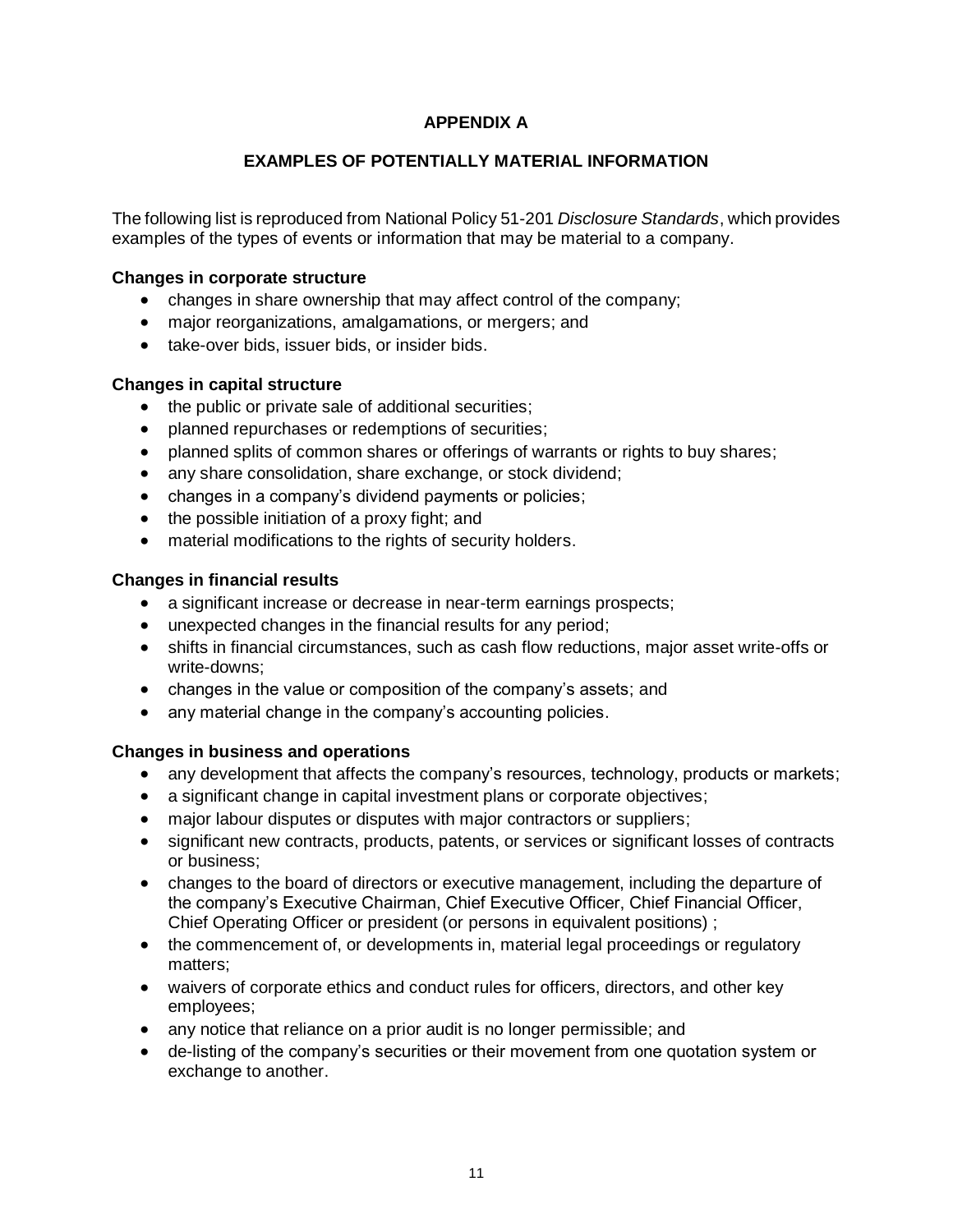## **Acquisitions and dispositions**

- significant acquisitions or dispositions of assets, property or joint venture interests; and
- acquisitions of other companies, including a take-over bid for, or merger with, another company.

#### **Changes in credit arrangements**

- the borrowing or lending of a significant amount of money;
- any mortgaging or encumbering of the company's assets;
- defaults under debt obligations, agreements to restructure debt, or planned enforcement procedures by a bank or any other creditors;
- changes in rating agency decisions; and
- significant new credit arrangements.